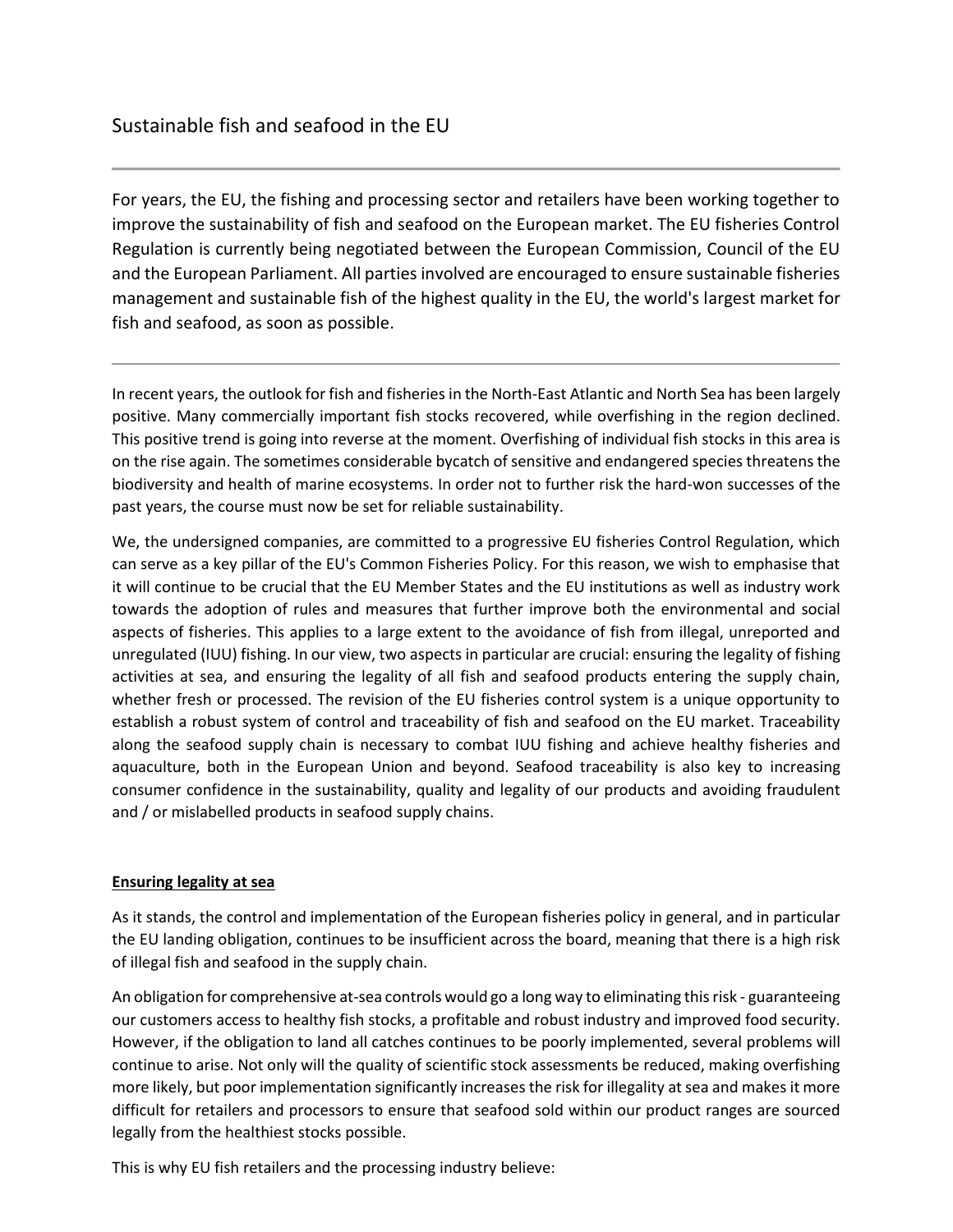- The effective implementation of fisheries control rules, including the landing obligation, is essential to ensure the biological and economic sustainability of European fisheries – including certified ones – in the future.
- Full documentation of fisheries is an indispensable tool for successful fisheries management, healthy fish stocks and marine ecosystems.
- The obligation to properly document and fully account for catches should not be undermined by limiting effective control to a few large fishing vessels.
- For more transparency, EU Member States should report publicly on their national fisheries control programmes on an annual basis and be able to restrict the disclosure of information by the European Commission only if there is a reasoned refusal.

We therefore call for comprehensive and cost-effective monitoring and enforcement of control measures with the help of mandatory remote electronic monitoring (including cameras) on EU catching vessels above 12 meters, as well as for those below 12 metres at risk of non-compliance with the Common Fisheries Policy, with the aim to monitor illegal discards and the bycatch of sensitive species.

## **Ensuring legality in the supply chain**

Effective traceability underpins the sustainability of fisheries products by creating transparency and accountability within the supply chain. The EU is the world's largest seafood market for fish and seafood and has to import more than 60% to meet EU citizens' annual demand. A traceability approach mandated by the EU will promote transparency and sustainability of seafood not only within the EU but also in the global fisheries sector. Seafood supply chains are often complex as products are sourced from all over the world. This can increase the risk of fraud, of sourcing from IUU fisheries or fisheries linked to labour exploitation. However, when key data elements are shared along supply chains through interoperable electronic systems, operators are better able to identify risks of unsustainable or unethical sourcing, as well as health and safety risks. As technology continues to develop, traceability systems will become even easier to implement and manage and will also become more cost-effective.

As companies supplying seafood to EU consumers, we have a responsibility to ensure that all seafood meets the highest standards of environmental sustainability, social responsibility and quality, as these are the cornerstones for achieving the sustainable development agenda.

With this in mind, we believe that:

- A digital traceability approach is needed to ensure a transparent supply chain. The approach must ensure that all data elements necessary for a transparent supply chain are recorded and transmitted at every step along the path of a fish and seafood product.
- A digital approach must cover all fish and seafood products available on the EU market, including preserved and/or processed products, not least those imported into the EU.
- Small suppliers and small and medium sized enterprises (SMEs) need support in the digital transition and the introduction of user-friendly tools. The Operational Programmes prepared by the Member States under the European Maritime, Fisheries and Aquaculture Fund (EMFAF) should foresee funding to support small suppliers and SMEs in the digital transition and the introduction of user-friendly tools, according to the rules established under such regulation. The EMFAF Operational Programmes should take into account the objectives of digital transition.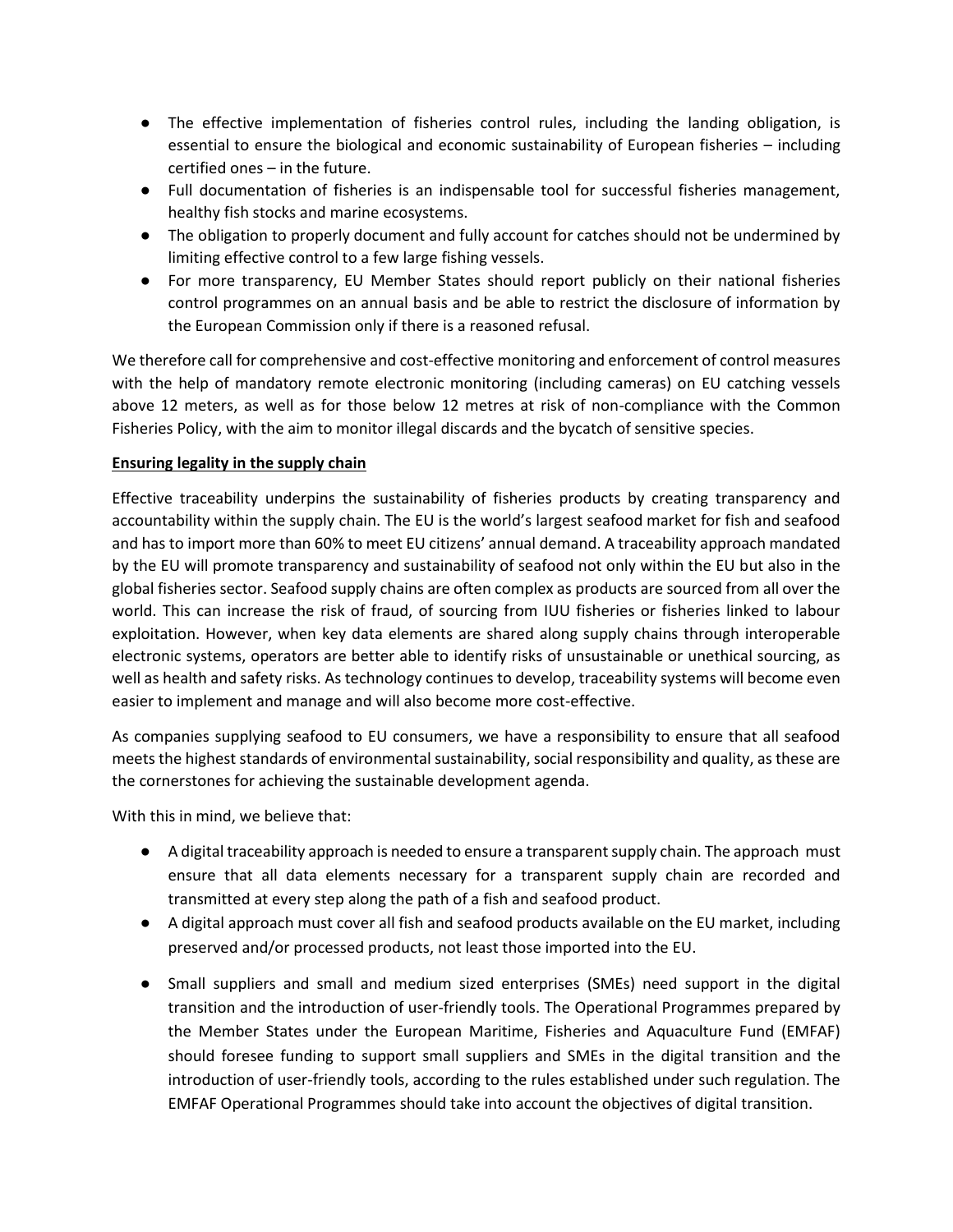● Implementing a new standard for capturing and transmitting data in a digitalised way throughout the seafood supply chain will require time. Therefore, we propose a transition period that allows all stakeholders to obtain the necessary tools.

We call on EU decision-makers to regulate the implementation of a robust digital traceability approach for seafood in the EU to ensure a level playing field for all product categories. This will bring benefits to EU consumers, seafood companies and our environment.

**Signatories (in alphabetical order)**



**Ahold Delhaize Hugo Byrnes**

**VP Product Integrity**



ALDI Einkauf SE & Co. oHG **Example 20 Example 20 Erik Hollmann** 

Mr. E Dalle

**Director Corporate Responsibility Quality Assurance International**





l ille

**Senior Manager Corporate Responsibility International**

**Managing Director**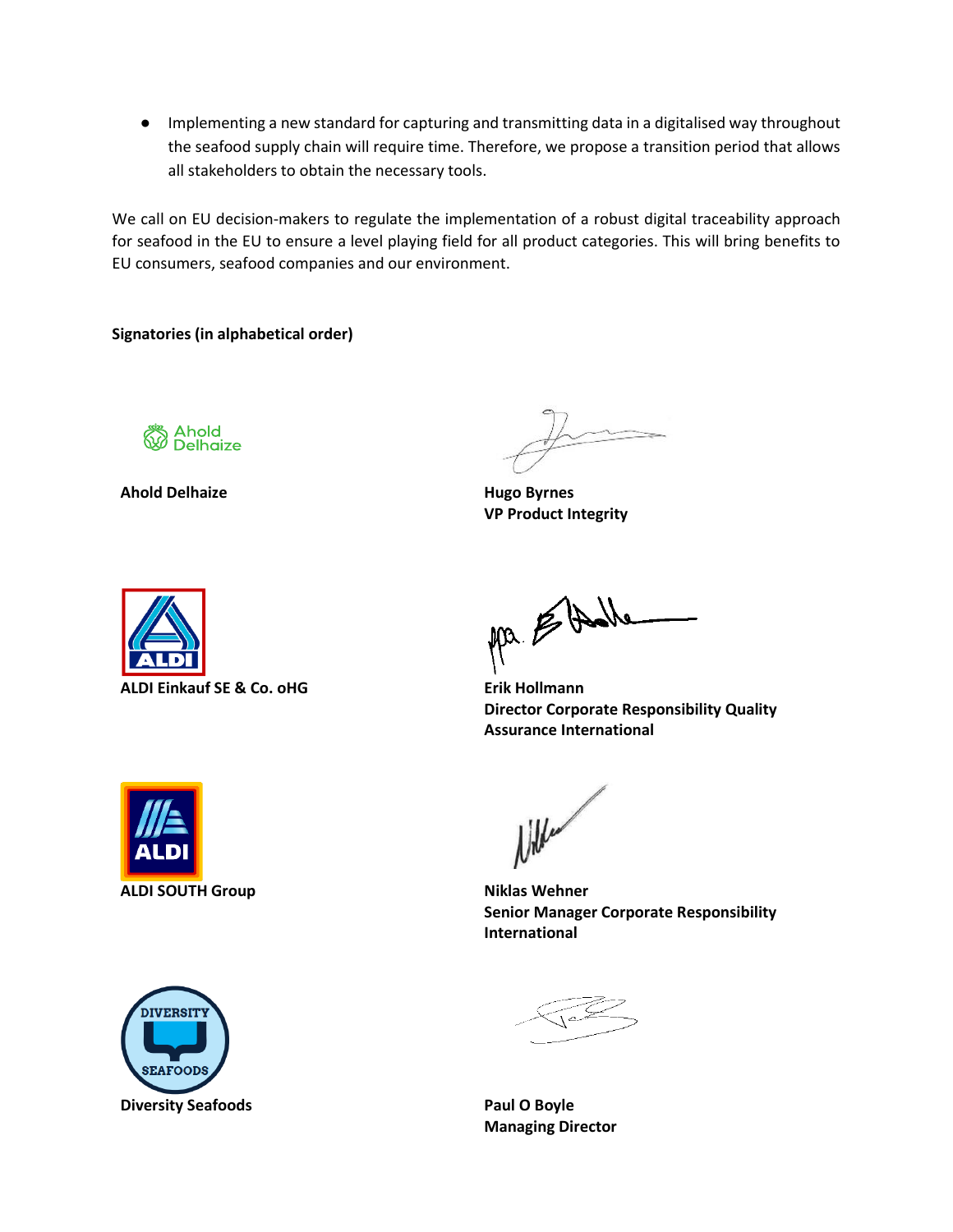

**EDEKA ZENTRALE Stiftung & Co. KG Stephanie Finkbeiner**



**Head of Sustainability**



M&S EST. 1884 **Marks & Spencer Steven McLean** 







**Lidl International Dr. Alexander David Director Corporate Social Responsibility**

**Head of Agriculture, Aquaculture and Fisheries**

**METRO AG Veronika Pountcheva Global Director Corporate Responsibility & Senior VP**

Bricler

**REWE GROUP Dr. Daniela Büchel Member of Board of Retail Germany** 

**Spar Austria Mag. Markus Kaser Member of the Board**